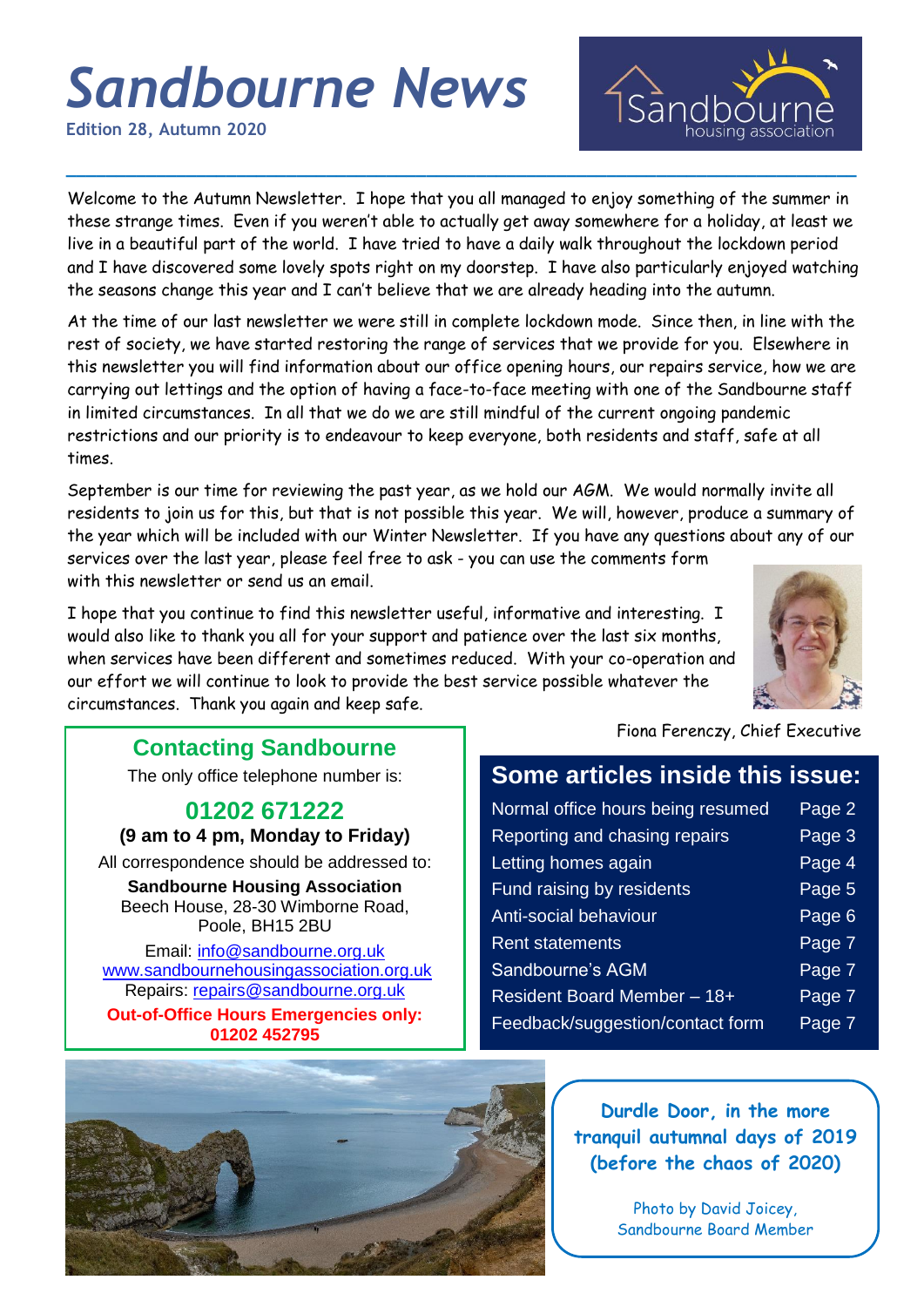# **We're back open 9 am to 4 pm, Monday to Friday**

**As mentioned in our Covid-19 update (7) to residents, leaseholders and shared owners, we are fully opening our telephone lines again and reverting to our normal office hours as from Monday 14 September.**

You will have got used to our lines only being open from 9 am to 12 noon recently but, although our building in Poole remains closed to the public, it is good that we can take direct calls again until 4 pm.

We still need to protect our staff and allow them to work following social distancing guidelines when in the office, but will be increasing our skeleton team from two to three staff members each working day. This doesn't mean that we're not all still working, as anyone not providing cover at the office will be working from home and any messages for them will still be passed on to them straight away.

However, if the staff member you want to speak to is not in the office, please bear with us whilst we get a message to them. All housing staff have Sandbourne mobiles so are able to call you back. Unfortunately, this may appear as a withheld number so, if you are in the habit of not answering your phone because of cold callers, you may miss a returned call from our team.

### **A new 'short' telephone message when you ring the office!**

If you ring Sandbourne's office during the normal office opening hours, you will now hear a pre-recorded message before you are connected to one of the team. This is only a very short message, so please be patient.

*Why have we done this?* Because we are obliged to let you know that calls on the 01202 671222 telephone number may be recorded for information and training purposes (as already advised on the bottom of our letters and our website). I'm sure you will have heard this sort of message when ringing other companies as it is standard practice these days.

### **We have two other pre-recorded messages:**

If you ring during normal office hours and our lines are busy, you will hear a message saying that you can leave a voicemail for us and we'll get back to you as soon as we are free. Hopefully this will be the same morning or afternoon.

If you ring outside of normal office hours, our other message, which many of you will be familiar with, is somewhat longer but it does tell you the different ways that you can contact us both for emergencies and routine enquiries. Any voicemail messages left are normally dealt with the next working day.



## **Face-to-face meetings**

Please read the Covid-19 update enclosed with this newsletter for the latest information regarding having face-to-face meetings with members of Sandbourne's staff.

# **Careline (Bournemouth)**

The Careline number for our residents to use is: **01202 452795**

**Rented 18+ and 60+ without a Sandbourne provided Careline service** – only to be used to report '**emergency'** repairs when the office is closed and it is something that cannot wait to be dealt with until the next working day.

**Rented 60+ and extra care (Craigleith) tenants with a Sandbourne provided Careline service** - to be used to summon assistance, for example a fall; an '**emergency'** out-of-hours repair; or to notify that you're going away and leaving your flat empty. Remember you can also use your emergency Careline pull cord.

**Leaseholders and shared owners** – only to be used for communal area '**emergencies'**, eg a fire that requires attention or a repair affecting the communal areas or the structure of the building.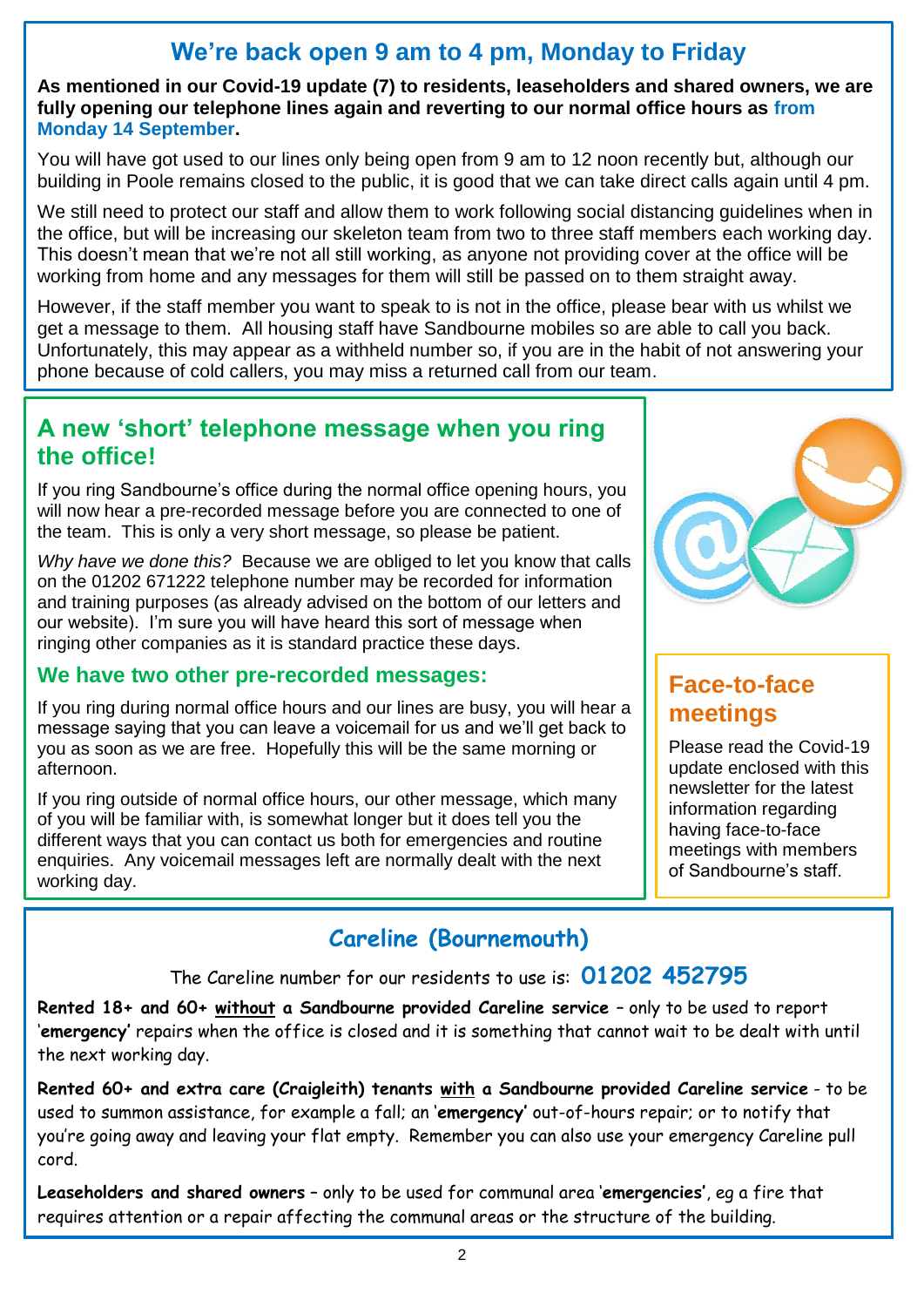

### **Have you been holding off reporting a repair or have an outstanding repair?**

**If you haven't wanted to report a repair because of the coronavirus lockdown, or you've been selfisolating or shielding, or you reported it but the work hasn't been carried out yet, please let us know.**

We are now back to undertaking a full repairs service again and will chase up anything that is outstanding for you.

If the repair is in a communal area, please let us know: we'd rather be told by several different people than be unaware of the issue.

If you've received a text from our contractor to say they will contact you within three working days and you haven't heard anything, or the contactor said they would return to complete a job and they haven't, again, please let us know so that we can do something about it.

It literally is a case of if we don't know, we can't sort it.

## **Not used your heating yet since the Spring!**

**Most of us won't have given our heating much thought during the good weather we were recently experiencing.**

However, please check it now so that if it doesn't work properly it can be sorted before it gets too cold. Remember that contractors get busy this time of year as everyone starts turning their heating on only to find out that, in some cases, it isn't working.

# **Reporting repairs**

#### **Reporting repairs couldn't be easier …**

If you use email, just email [repairs@sandbourne.org.uk.](mailto:repairs@sandbourne.org.uk) Your email will go straight to our two Maintenance Managers who cover for each other if one of them is not in.

If you have access to our website,

[www.sandbournehousingassociation.org.uk,](http://www.sandbournehousingassociation.org.uk/) you can use our contact form on the 'Repairs' tab. This also goes direct to our Maintenance Managers.

In both of these cases, if you could use the first line of your address in the heading, that would be really helpful.

If you don't have email and don't use the internet, please just call us in the usual way on 01202 671222 and speak to one of our staff in the office or leave a message if calling outside of office hours.

Please don't call Careline unless it is an emergency and cannot wait until the office is open. Careline really is for genuine emergencies only.

Please also avoid telling staff about a repair if you happen to be talking to them or you see them on site. We are all human and can forget to forward your repair on if it is mentioned in passing.

Finally, if you want to receive a text message to confirm that your repair is in the hands of one of our contractors, please contact the office and sign up to that service.

# **Communal heating in blocks of flats**

*When will the communal heating go on?* **Our policy, where Sandbourne has to set it, is to turn the communal heating on at the beginning of October and turn it off in May, subject to the weather at the time.**

We would, however, remind you that our staff will be responsible for setting the communal radiators to control the temperature. You may think you are helping to save money by turning it off because you personally don't like it too hot, but you are only adding to staff time in dealing with telephone calls and arranging for the heating to be re-set. In addition, the communal area then has to be brought back up to the correct temperature and this then adds to the cost of heating which ultimately forms part of the service charges for that block.



We would add that the heating in communal lounges, when these are eventually opened back up again, is usually left on so that the temperature is comfortable for residents to use them and/or drop in, etc, so should **not** be turned off. Some tenants need adequate heating for health reasons.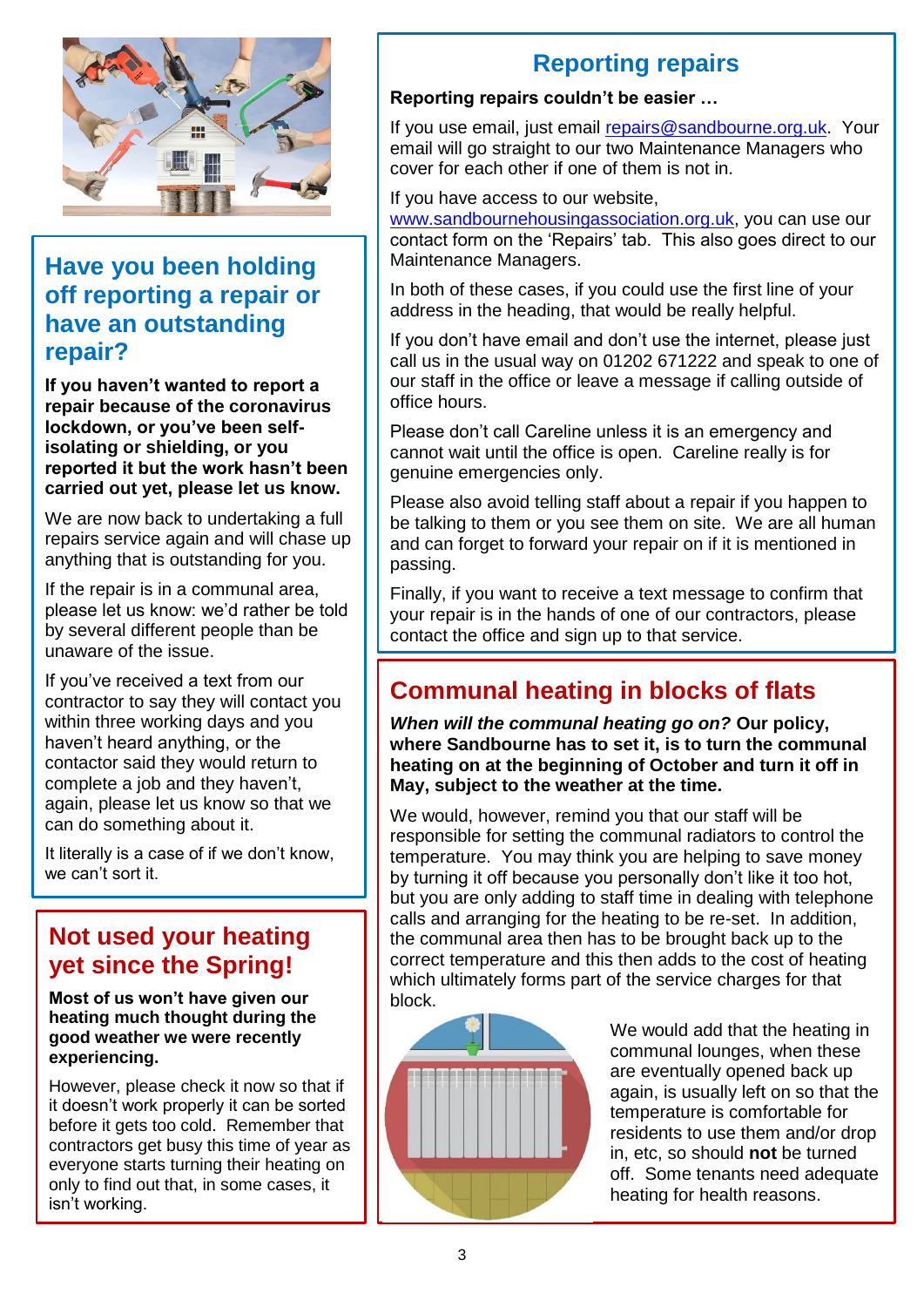# **Good news – letting empty homes again**

**You may remember that in the last edition of** *Sandbourne* **News we explained that shortly following the announcement of the lockdown the government issued guidance to social landlords that all but 'essential lettings' should be suspended until further notice.**

This advice changed on 23 May and we were able to begin letting empty homes again. However, given the fact that by then it was known that coronavirus had greater potential consequences for older people and those with underlying health conditions, we decided to take a phased approach to this.

We have changed our lettings and allocation processes so that face-to-face contact between applicants and members of the team is kept to a minimum during interviews, viewings and lettings. In addition, all empty flats are deep cleaned prior to occupation and care is taken to ensure that any communal areas are thoroughly cleaned as soon as possible after the property has been let.

This is in line with current government guidance and we hope contributes to limiting the potential spread of infection, whilst ensuring that we are able to provide homes for those who most need them.

We have now let all of the general needs (18+) properties that were empty and from August have been focusing on the 60+ and our extra care development, Craigleith. We have adopted the same principles in terms of letting and cleaning at these schemes and worked closely with Sage Care, the care provider at Craigleith, to minimise the risk of infection and protect the health and well-being of existing residents. We will continue in this way for the foreseeable future.



Unfortunately, as we all know, coronavirus has not 'gone away' and we are therefore keeping this under close and regular review.

# **An increase in housing enquiries**

#### **Sandbourne holds its own waiting list for 60+ properties and we now have a waiting list for our shared ownership properties.**

The volume of applicants applying to us has really picked up over recent months and both our transfers list and waiting list are quite long with very few vacancies arising this year.

One of the main reasons for people wanting to go on our 60+ waiting list for our Bournemouth and Ringwood properties appears to be people needing or wanting to be closer to family and relocate from other parts of the country. Perhaps this is a consequence of the coronavirus pandemic and the growing importance of living near family and friends – but we really don't know.

We only have 21 shared ownership properties in Poole which are one and two-bed flats and there certainly has been an increase in enquiries from the young, and not so young, wanting to go down this route.

For our general needs (18+) properties, we don't hold a waiting list but instead refer these callers to the Dorset Home Choice website where any vacant properties are advertised. They then provide us with nominations for us to consider.

# **Checking the right for EU Citizens to stay in the UK**

The Immigration Act 2014 required that from 1 February 2016 we check the immigration status of our **prospective** tenants at the outset of a **new** tenancy. We will only ask for proof if and when we are in a position to consider someone for a tenancy.

#### **How are Sandbourne required to check the occupiers?**

The process for carrying out initial 'right to rent' checks is as follows:

- 1. Establish the adults (18+) who will live in the property as their only or main home.
- 2. Obtain **original** versions of one or more of the **acceptable** documents for all adult occupiers.
- 3. Check the documents in the presence of the document holder.
- 4. Keep a copy of the original document(s), signed and dated, and keep it for a year after the person leaves their property.

**As a tenant, leaseholder or shared owner, you are now also responsible for checking the immigration status of any lodgers that you take in. If we give you permission to take in a lodger it will be on the assumption that you have complied with this legal requirement.**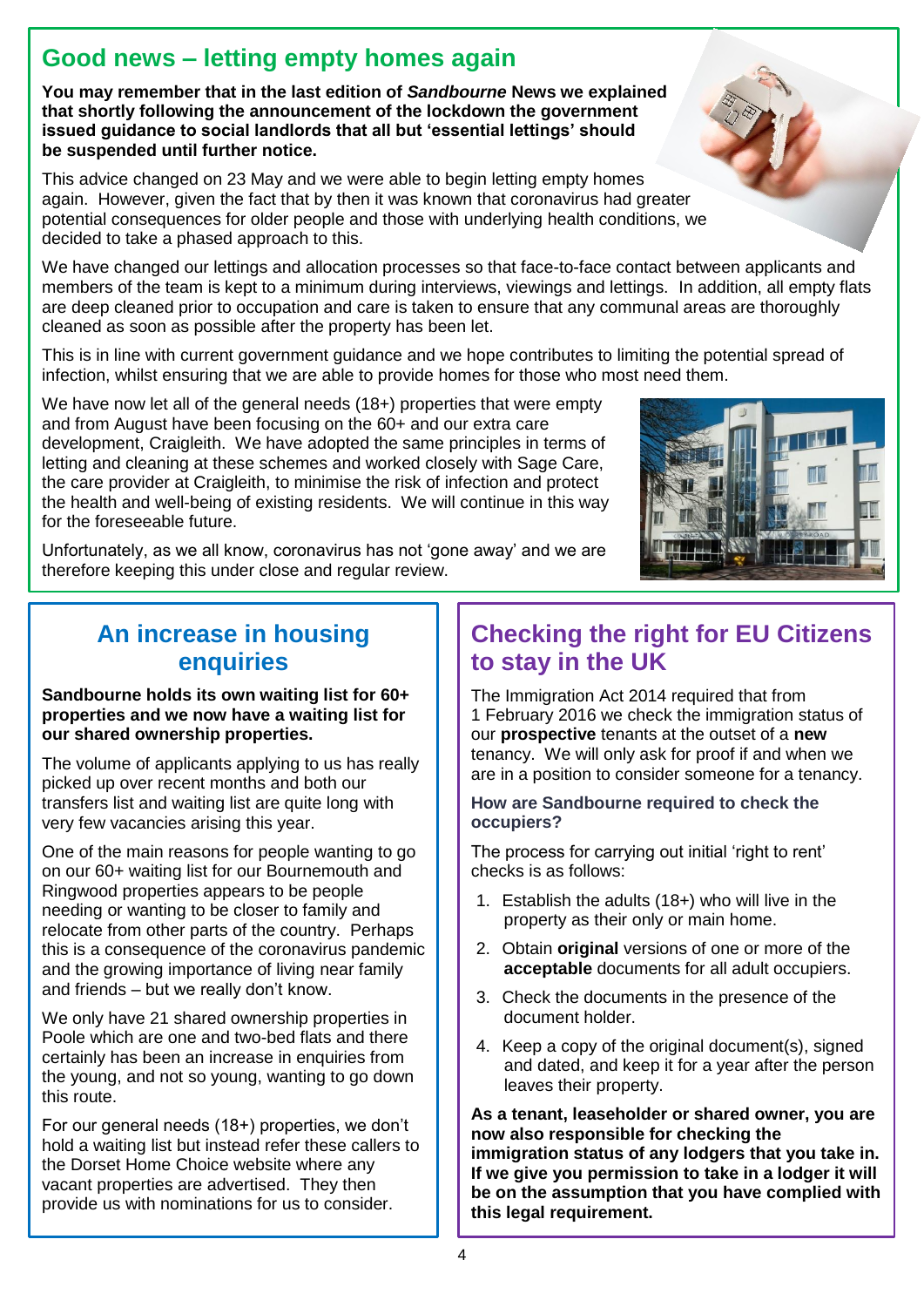# Raising money for Macmillan

**We wanted to share this very heart-warming story with you.**

One of our Stourwood Avenue residents, Pat Mills, bravely had her head shaved by her daughter Rebekah to raise funds for Macmillan.

Pat said:

"I decided to brave the shave to support my sister-in-law who is currently undergoing a second round of chemotherapy and my brother-in-law who passed away two years ago from prostate cancer. He had his head shaved to raise money when I was having chemo in 2011 for breast cancer, so I felt I should try and raise some money for Macmillan.

I am completely overwhelmed by the generosity of people. On the Macmillan page, £610 was raised by friends and relatives, and on Sunday 30th August a further £211 which was incredible as it came from the residents of flats in the Sandbourne site in Stourwood Avenue, Bournemouth.

Everyone was so generous and I have to say, when we counted the money in front of all the people there I cried, it was so emotional."



A massive well done to Pat.

# **And an update on fund raising**

**In the last edition of** *Sandbourne News,* **we told you about John Duffy a resident at our Stourwood Avenue site in Bournemouth, who was shielding but was walking five miles a day around the communal gardens and grounds to raise money for "Reaching The Unreached" (RTU), a charity supporting an area of South India which had the second highest incidence of Covid-19 in that country.**



John's aim was to walk 350 miles in total with a target of raising £3,500. It took a while to complete his mission but it gave him lots of time to raise the funds. The total was more than he could have hoped for with the final amount being £8,000. Sandbourne residents raised at least £400 of this total but it might well have been more as there were anonymous donations to the website.

He and Jackie wanted to say "many thanks to all those who supported John's walk as this has saved many hundreds of lives".

## **Strange times!**

**What is the strangest item you haven't been able to get hold of during the lockdown?**

We thought we'd heard it all when you couldn't get hold of a toilet roll or a bag of flour because of shortages in shops back in March this year.

However, months on, the strangest of shortages are coming to light. Apparently, it is not only difficult to get hold of an outside tap (people doing DIY and gardening during the lockdown and when being furloughed, etc), but some specialist skateboard companies can't produce the complete boards because they can't get hold of the ball bearings for the wheels!

We certainly are living in strange times!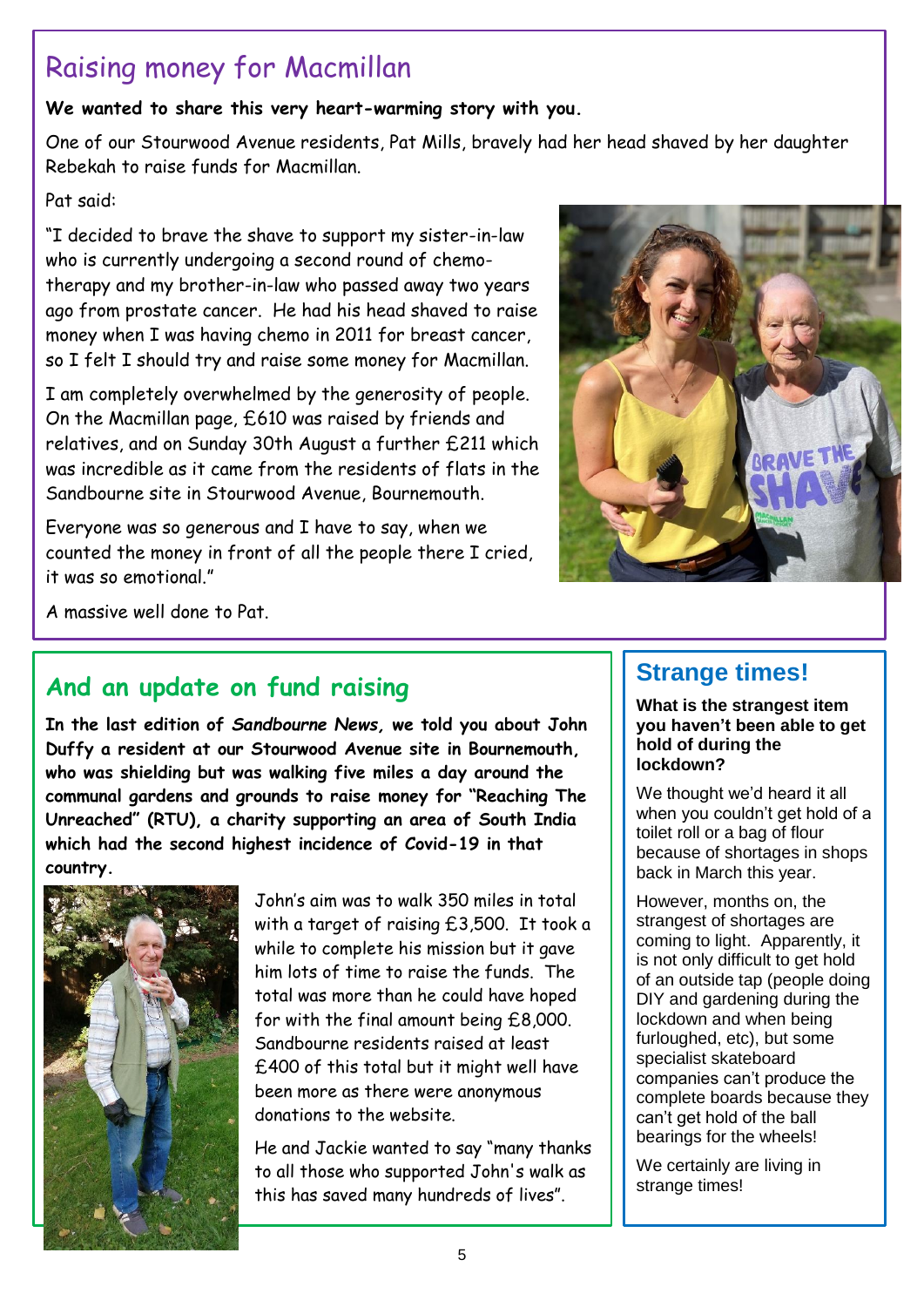## **Having your flu jab**

 **We remind you every year about having your NHS flu jab and understand that doctors' surgeries are urging people this year to make sure that they have this not only to protect against the flu but also in light of the coronavirus.**

It's all going to be rather strange this year and we are already being told that some surgeries are starting to make appointments for the flu jabs to be given in church halls rather than in the practices themselves.

Hopefully, you should get a text message if you usually qualify to receive a free NHS flu jab, so keep an eye out for that.

In the meantime, the NHS website says this year's flu vaccine is being offered to:

- Adults 60 and over
- People with certain medical conditions (including children in at-risk groups from 6 months of age)
- Pregnant women
- People living with someone who's at high risk from coronavirus (on the NHS shielded patient list)
- Children age 2 and 3 on 31 August 2020
- Children in primary school
- Children in year 7 (secondary school)
- Frontline health or social care workers

They go on to say that "later in the year, the flu vaccine may be given to people aged 50 to 64. More information will be available later in the autumn. However, if you're aged 50-64 and in an at-risk group, you should not delay having your flu vaccine".

### **Anti-Social Behaviour**

**The last six months have been very testing and trying times for everyone and many people have, understandably, been experiencing frazzled nerves. Indeed, working from home when major building works are going on next door has certainly tested the patience of a couple of our staff over the last few months.**

What we would say is that we do want to take your concerns seriously and have covered this subject many times in depth in previous newsletters. However, we want to stress again the importance of completing Anti-Social Behaviour diary sheets when you are asked to do so. Our hands are tied and we often cannot do anything without evidence to support what you are telling us. You should also have witnessed things for yourselves and not report something third-hand.

If you are unsure if something you are experiencing constitutes anti-social behaviour, please refer to our leaflets on the subject or contact us and ask the question.



# **Behaviour towards Sandbourne's staff and contractors**

**We all have times when we are angry or frustrated and we need to vent but occasionally this spills over and can be demonstrated towards our staff and contractors in addition to your neighbours or visitors to our sites.**

We are pleased to say that the vast majority of people we have contact with are pleasant, polite and friendly in their dealings with us. On the rare occasion when someone has rung the office and 'vented' with our staff, it has been apparent that there is a reason behind it and often an apology has followed (from either side). However, we would remind you that certain types of behaviour cannot be tolerated towards our staff and contractors or to your neighbours or visitors to your site.

If you are dissatisfied with one of our contractors, please let us know so that we can look into it – if we don't know, we can't do anything.

If you are unhappy with the way a member of our staff has spoken to you or dealt with your query, again please let us know but there are channels you need to go through if you want to make a formal complaint.

Likewise, if you have a complaint against your neighbour or a visitor to the site where you live, please let us know so that you can go through the proper channels. Please don't take the law into your own hands and possibly then be accused of being the perpetrator to the incident.

Whatever the issue, we would ask that when reporting anything to us either by email, letter or on the telephone, you make it clear, concise and constructive. Please refrain from making any personal comments or attacks on individuals, whether this relates to our staff, contractors, your neighbours or visitors.

Telephone calls to and from our registered office are recorded and our staff do have the right to end a call if the person is being abusive to them or becomes personal or threatening. Such behaviour may also contravene the conditions of your tenancy agreement or lease.

Leaflets are available on our website, or upon request from our office, on a range of topics surrounding complaints, anti-social and unacceptable behaviour.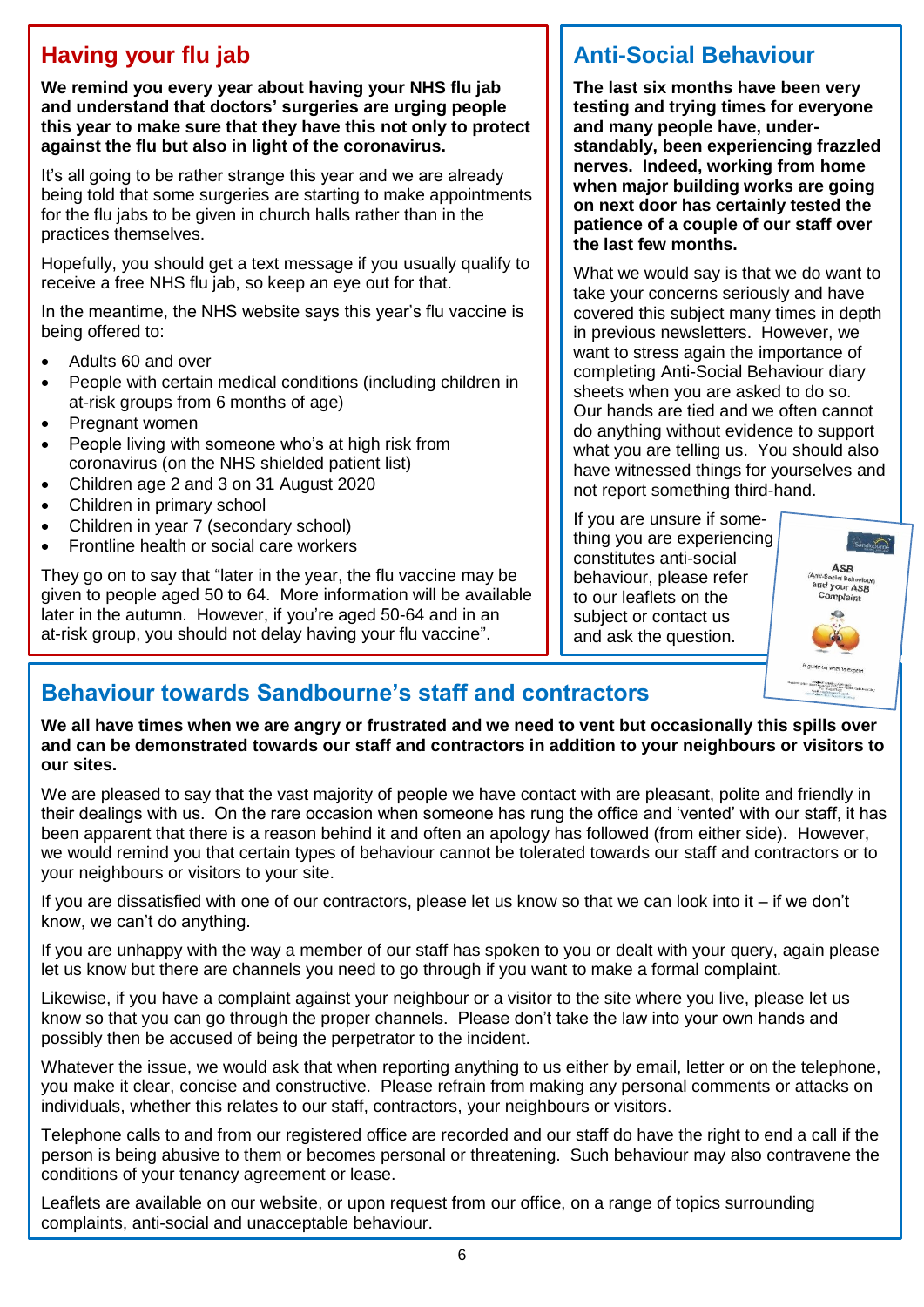### **Quarterly Rent Statements**

We are sorry that it has not been practical to produce our normal quarterly rent statements during the coronavirus lockdown. However, we hope to resume the provision of these in the next few weeks, although this will need to be phased as we have nearly 500 properties to provide these to.

In the meantime, please remember that you can email or ring us and request a rent statement at any time and we will provide this.



### **Sandbourne's 2020 AGM**

#### **This year's Annual General Meeting will take place on Wednesday 23 September.**

In recent years, we have been able to invite our tenants, leaseholders and shared owners to our Annual General Meeting. However, this year, due to government restrictions on numbers for gatherings, we are sorry but we are unable to do so as the limited spaces will need to be reserved for our shareholders.

We will hopefully be able to extend an invite to you all again in 2021 but, in the meantime, will update you on anything relevant in our Winter Newsletter.

# **Resident (General Needs Housing) Board Membership - Results**

**Ann Schofield is one of our two Resident Board Members and was elected to serve on Sandbourne's Board in 2017 as the General Needs (18+) Housing Resident Board Member. Having served a three-year term of office, as allowed under our rules, she is now eligible for re-election**.

Following normal practice, we wrote to all 18+ residents outlining what the role involved and asking if anyone from that group of residents would be interested in standing for election onto the Board in her place. However, no other expressions of interest or nominations were received by the August closing date.

Ann has expressed her willingness to stand for re-election at Sandbourne's AGM on 23 September so, once re-elected, will continue to represent the 18+ residents for another three years. Further updates and information will be given on Board Member elections and the role of Resident Board Members in our Winter Newsletter.

We consulted with you through our Summer 2020 Newsletter (Edition 27) on our new **Fire Safety Policy**. As explained, this is an interim policy, pending the long awaited final findings of the Grenfell Tower report. No feedback was received from residents and the policy was therefore approved by Sandbourne's Board at its July meeting. A copy of this Policy can be found on our website or obtained via the office.

## **FEEDBACK/SUGGESTIONS/CONTACT DETAILS FORM**

---------------------------------------------------------------------------------------------------------------------------------

If you would like to give us some feedback on either this newsletter or any other matter relating to your tenancy/lease, make a suggestion, or let us know your new telephone number, please just return this slip to us.

Name:

1<sup>st</sup> Line of your address:

Feedback/suggestions/change of contact details (eg telephone number):

Signed: | Date: